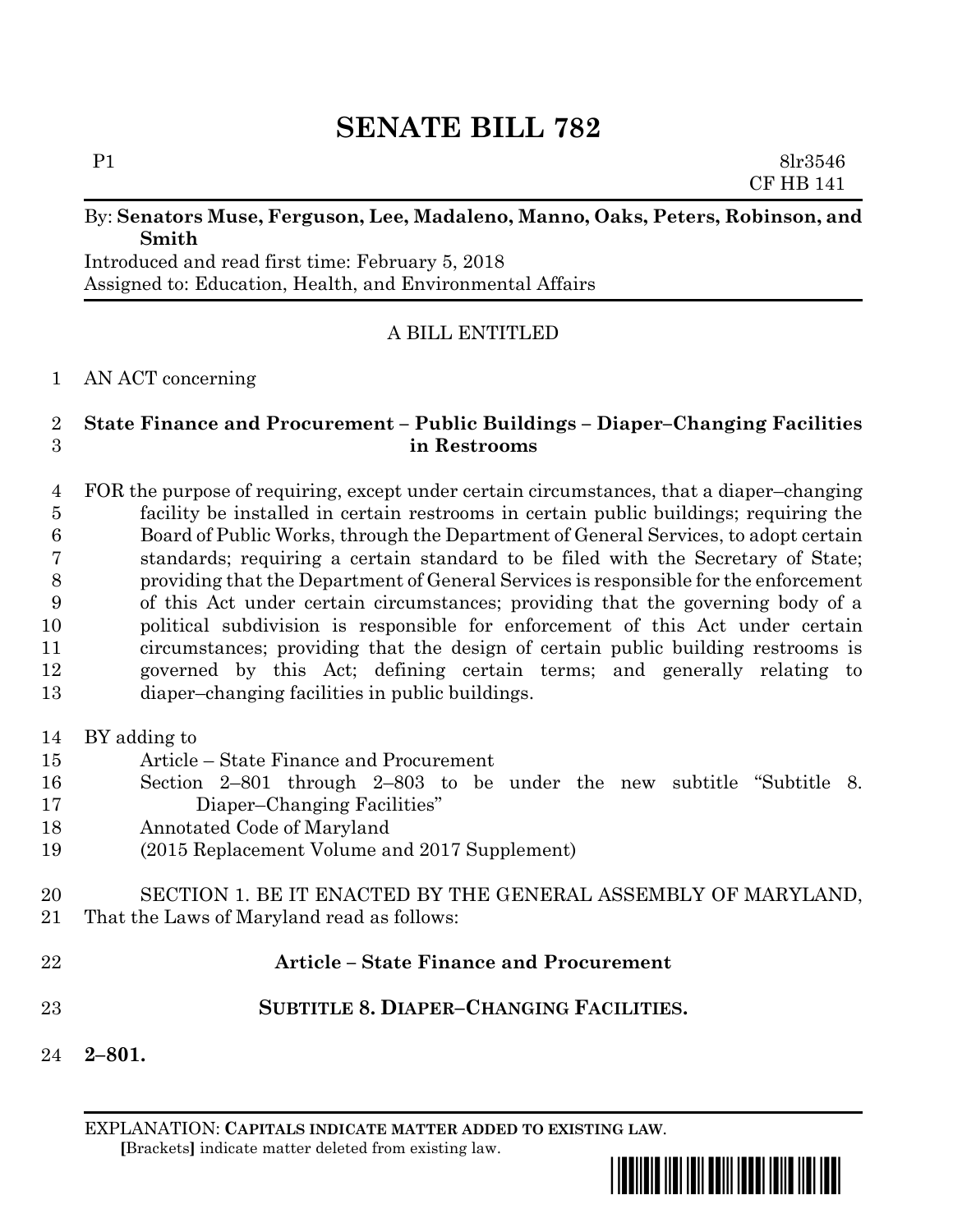**(A) IN THIS SUBTITLE THE FOLLOWING WORDS HAVE THE MEANINGS INDICATED.**

 **(B) "DIAPER–CHANGING FACILITY" MEANS A TABLE OR OTHER DEVICE SUITABLE FOR CHANGING THE DIAPER OF A CHILD UNDER THE AGE OF 4 YEARS.**

 **(C) (1) "PUBLIC BUILDING" MEANS A BUILDING, STRUCTURE, OR IMPROVED AREA THAT IS:**

 **(I) OWNED BY THE STATE OR A POLITICAL SUBDIVISION OF THE STATE; OR**

 **(II) CONSTRUCTED FOR LEASE BY THE STATE OR A POLITICAL SUBDIVISION OF THE STATE.**

**(2) "PUBLIC BUILDING" INCLUDES:**

 **(I) A PUBLIC MASS TRANSPORTATION ACCOMMODATION, SUCH AS A TERMINAL OR STATION, THAT IS SUPPORTED BY PUBLIC FUNDS; AND**

 **(II) AN IMPROVEMENT OF A PUBLIC AREA USED FOR GATHERING OR AMUSEMENT, INCLUDING A PUBLIC PARK OR RECREATION CENTER.**

 **(3) "PUBLIC BUILDING" DOES NOT INCLUDE A FACILITY THAT IS PRIMARILY USED TO PROVIDE PRIMARY OR SECONDARY EDUCATION.**

 **(D) "RESTROOM" MEANS A PUBLIC SANITARY FACILITY THAT CONTAINS AT LEAST ONE TOILET, URINAL, OR LAVATORY.**

 **(E) "SUBSTANTIAL RENOVATION" MEANS A CONSTRUCTION OR RENOVATION PROJECT WITH AN ESTIMATED COST OF \$10,000 OR MORE.**

**2–802.**

 **(A) EXCEPT AS PROVIDED IN SUBSECTION (B) OF THIS SECTION, A DIAPER–CHANGING FACILITY SHALL BE INSTALLED IN:**

 **(1) EACH RESTROOM IN A PUBLIC BUILDING IF A DIAPER–CHANGING FACILITY IS INSTALLED IN ANY OTHER RESTROOM IN THE PUBLIC BUILDING;**

 **(2) ANY RESTROOM CONSTRUCTED IN A PUBLIC BUILDING ON OR AFTER OCTOBER 1, 2018; AND**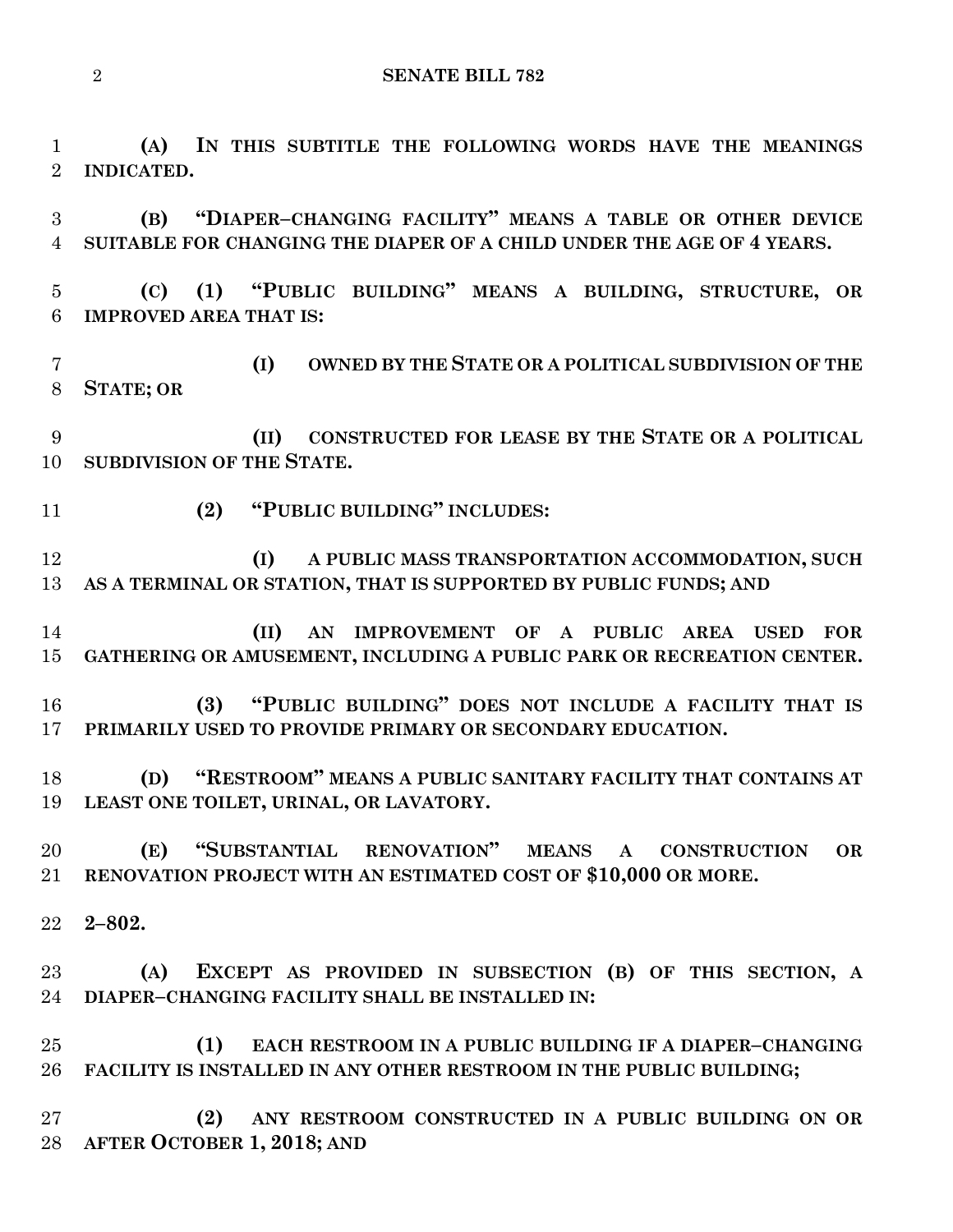**(3) ANY RESTROOM IN A PUBLIC BUILDING THAT UNDERGOES SUBSTANTIAL RENOVATION ON OR AFTER OCTOBER 1, 2018.**

 **(B) (1) THE REQUIREMENTS OF SUBSECTION (A) OF THIS SECTION DO NOT APPLY TO A RESTROOM IF:**

 **(I) 1. THE RESTROOM IS NOT OPEN TO THE GENERAL PUBLIC; AND**

 **2. USE OF THE RESTROOM BY AN EMPLOYEE IS RESTRICTED BASED ON THE POSITION HELD BY THE EMPLOYEE; OR**

 **(II) SUBJECT TO PARAGRAPH (2) OF THIS SUBSECTION, THE RESTROOM IS LOCATED ON THE SAME FLOOR AS ANOTHER RESTROOM WITH A DIAPER–CHANGING FACILITY.**

 **(2) A RESTROOM IS EXEMPT FROM THE REQUIREMENTS OF SUBSECTION (A) OF THIS SECTION UNDER PARAGRAPH (1)(II) OF THIS SUBSECTION ONLY IF THE OTHER RESTROOM ON THE SAME FLOOR WITH A DIAPER–CHANGING FACILITY:**

 **(I) HAS ITS LOCATION DESCRIBED IN CLEAR AND CONSPICUOUS SIGNAGE THAT IS POSTED IN THE RESTROOM THAT IS EXEMPT UNDER PARAGRAPH (1)(II) OF THIS SUBSECTION; AND**

 **(II) IS ACCESSIBLE TO ALL INDIVIDUALS WHO HAVE ACCESS TO THE RESTROOM THAT IS EXEMPT UNDER PARAGRAPH (1)(II) OF THIS SUBSECTION.**

 **(C) (1) THE BOARD OF PUBLIC WORKS, THROUGH THE DEPARTMENT OF GENERAL SERVICES, SHALL ADOPT STANDARDS THAT A DIAPER–CHANGING FACILITY MUST MEET IN ORDER TO COMPLY WITH THE REQUIREMENTS OF SUBSECTION (A) OF THIS SECTION.**

 **(2) THE STANDARDS SHALL BE FILED WITH THE SECRETARY OF STATE.**

**2–803.**

 **(A) THE DEPARTMENT OF GENERAL SERVICES IS RESPONSIBLE FOR THE ENFORCEMENT OF THIS SUBTITLE IF:**

**(1) ANY STATE CAPITAL NONSCHOOL FUNDS ARE USED; OR**